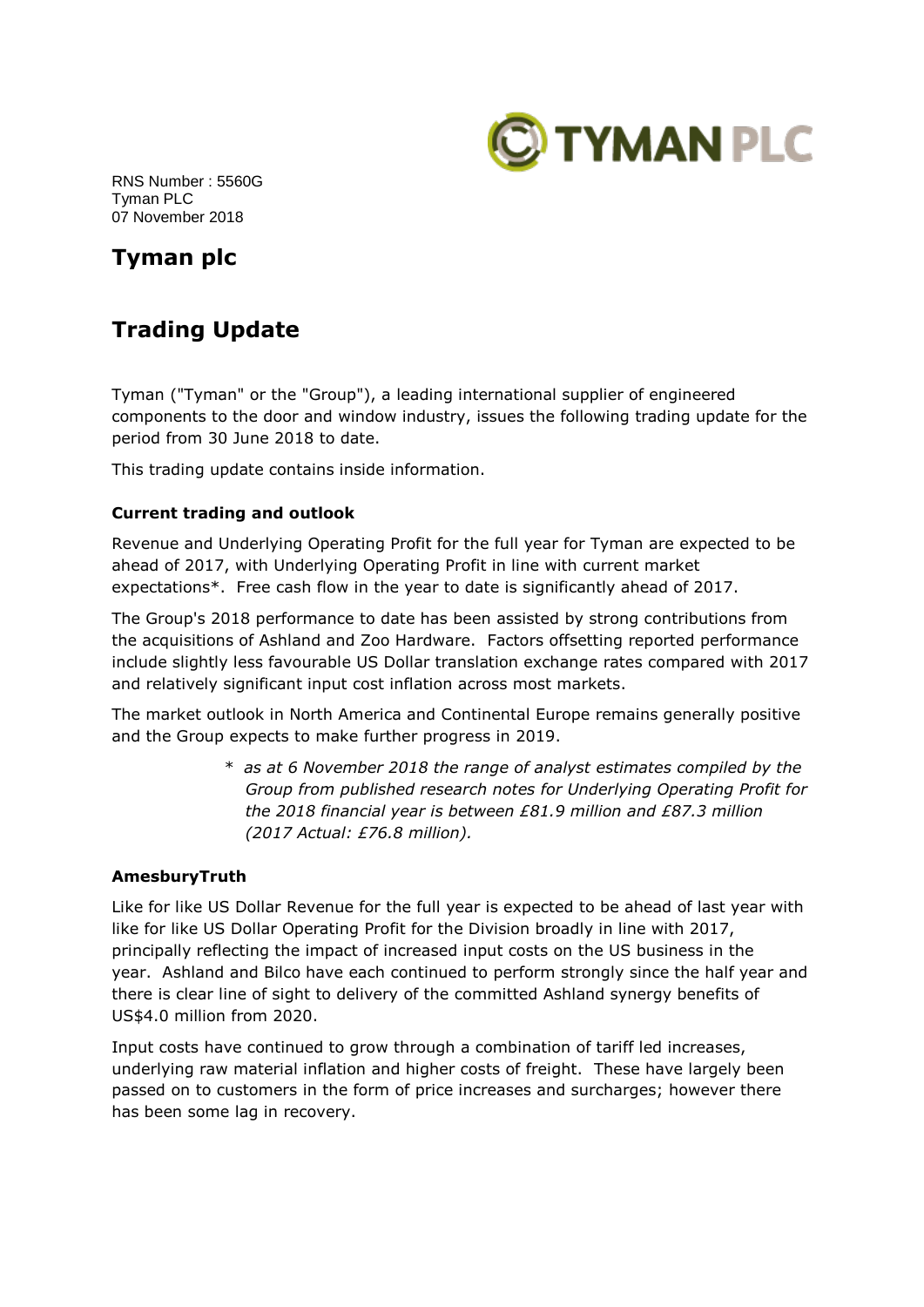AmesburyTruth's new facility in Statesville, North Carolina is now operational and the planned closures of the Amesbury, Massachusetts and Rochester, New York facilities remain on track for completion by early 2019.

While there was some softening of new build starts in the United States in the third quarter, AmesburyTruth expects to see modest growth in residential and commercial markets in 2019.

## **ERA**

UK RMI markets have been slightly firmer since the half year with like for like sales in ERA improving over the summer. Zoo Hardware has taken further market share and its first half momentum continued through the third quarter. Underlying operating margins for the Division for the full year are expected to be higher than reported in the first half.

The Martock, Somerset window balance manufacturing facility closed in October with production moved to i54.

The UK residential RMI market is expected to remain relatively subdued in 2019, however the enlarged Division is well positioned to make progress even in difficult markets. Access Solutions has an encouraging quote list of opportunities which should convert to orders next year.

### **SchlegelGiesse**

SchlegelGiesse's full year like for like Euro Revenue is expected to show good growth over 2017 with Underlying Operating Margins continuing to expand.

Continental European trading conditions remain robust with the Division's largest end market, Italy, proving slightly stronger since the half year. Despite a promising first half, order intake in the Middle East moderated somewhat in the third quarter.

In Asia Pacific, the Division benefited from the changes made to its route to market in China where demand has grown steadily through the year. Australasian markets remain subdued and Latin American markets are exhibiting high levels of inflation.

SchlegelGiesse expects to see continued market growth for its products in Continental Europe and China in 2019; with most other markets likely to be more challenging.

## **Acquisitions**

On 1 August 2018 Profab, a manufacturer of riser doors based in Atherstone, Warwickshire, was acquired by ERA to be part of Access Solutions. Profab complements ERA's existing commercial and light infrastructure businesses of Bilco and Howe Green and will allow Access Solutions to offer architects and specifiers a complete range of access products. In the year ended 31 March 2018, Profab generated unaudited revenue of approximately £6.8 million.

On 31 August 2018 Reguitti, a manufacturer of door hardware sold under the Reguitti, Tropex and Jatec brands, based in Agnosine, Italy, was acquired by SchlegelGiesse. Reguitti brings a design led range of interior door and timber hardware to the Division. In the year ended 31 December 2017, Reguitti generated unaudited revenue of approximately €10.9 million (c. £9.7 million).

The two businesses were acquired for an aggregate Enterprise Value of approximately £19.0 million.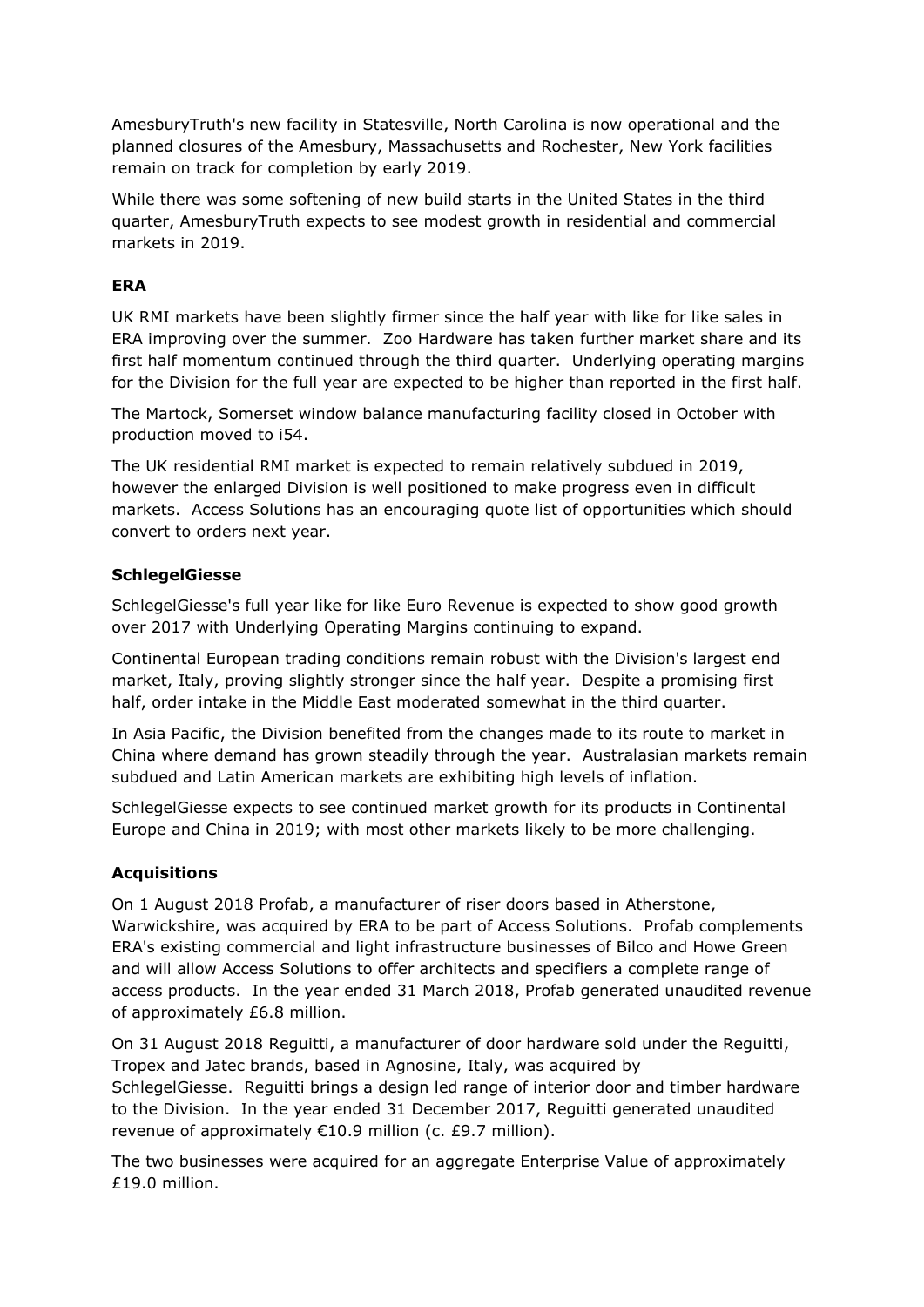## **Financial position**

Tyman's free cash flow in the year to date is significantly ahead of 2017. As expected, net interest expense for the full year will be higher than in 2017, reflecting the acquisitions made off the balance sheet during the year and increased base rates.

Leverage at 31 December is expected to be back within the Group's core year end target range of 1.5x to 2.0x.

#### **Louis Eperjesi, Chief Executive of Tyman, commented:**

"For the full year we expect to report Revenue, Underlying Operating Profit and free cash flow ahead of 2017, assisted by contributions from the acquisitions of Ashland, Zoo Hardware, Profab and Reguitti; each of which are integrating well into the Group.

"AmesburyTruth is nearing the end of the facility moves that form the bulk of the footprint project and both Ashland and Bilco are trading ahead of 2017 as we approach the year end.

"ERA continues to take share in the UK market and is benefiting from the addition of Zoo Hardware to the product range. SchlegelGiesse has seen further growth in Continental Europe and a promising performance in China which more than offset challenging markets elsewhere.

"Tyman expects to make further progress next year with the outlook for the key end markets of North America and Continental Europe remaining generally positive. 2019 should benefit from the completion of the various footprint projects, improved recovery of input costs along with new product introductions in each of the Divisions."

#### **7 November 2018**

#### **Enquiries:**

#### **Tyman plc** 020 7976 8000

Louis Eperjesi - Chief Executive Officer [www.tymanplc.com](http://www.tymanplc.com/) James Brotherton - Chief Financial Officer

#### **MHP Communications** 020 3128 8100

Reg Hoare Nessyah Hart

### **Conference call dial in details**

A conference call with Louis Eperjesi and James Brotherton for analysts and investors will be held at 08.30 a.m. today, Wednesday 7 November 2018.

| UK Toll Number:       | $+44$ 333 300 0804 |
|-----------------------|--------------------|
| UK Toll-Free Number:  | 0800 358 9473      |
| Participant PIN code: | 26849134#          |

A replay facility will be made available shortly after the conclusion of the conference call:

UK Toll Number:  $+44\,333\,300\,0819$  $+44\,333\,300\,0819$